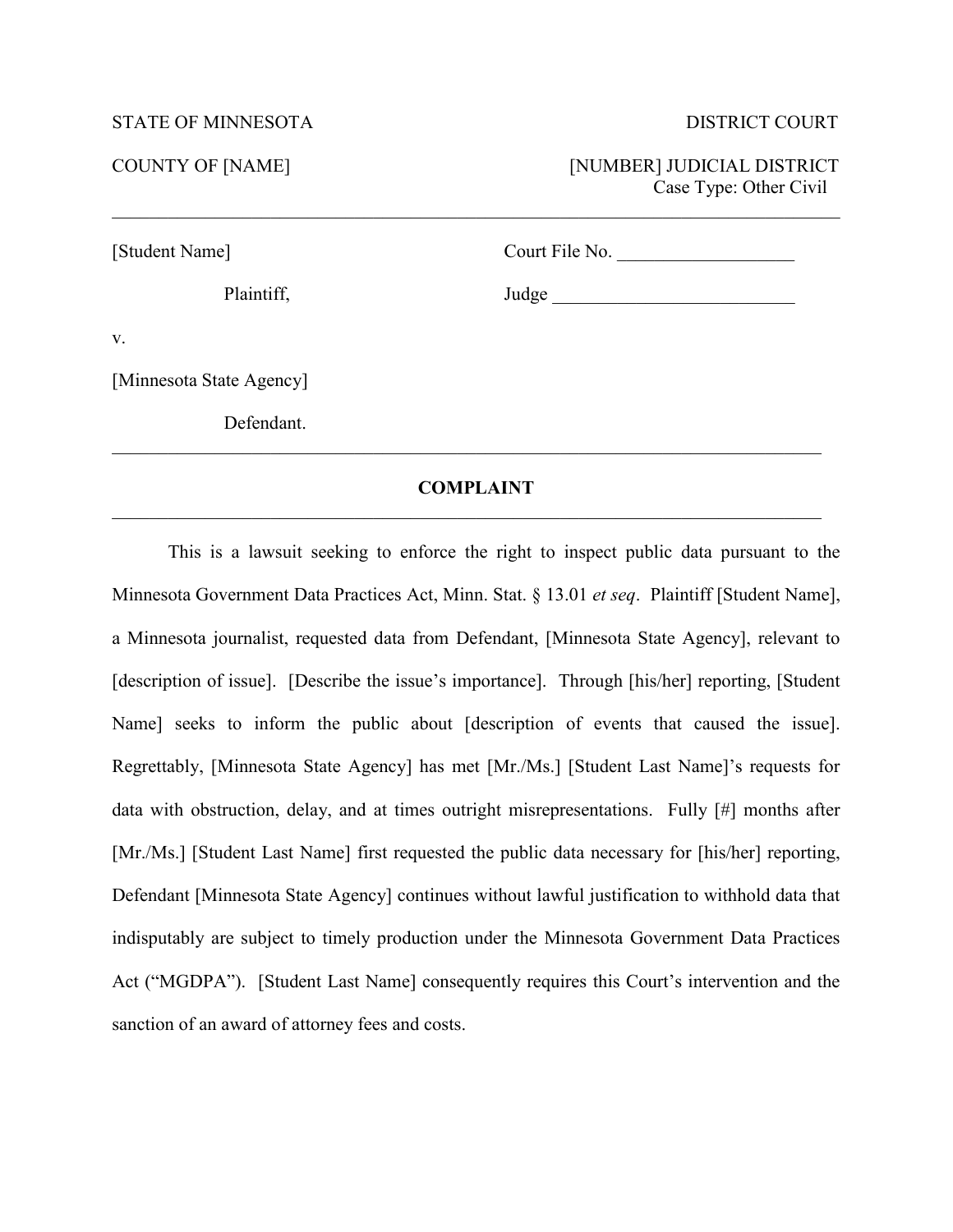#### **JURISDICTION AND VENUE**

- **1.** This Court has jurisdiction under Minn. Stat. § 13.08, subd. 4.
- **2.** Venue is proper in this Court pursuant to Minn. Stat. § 13.08, subd. 3.

# **PARTIES**

- 1. Plaintiff [Student Name] is a journalist, and was [title] of the student newspaper at [college or university], [newspaper name], during most of the events at issue in this lawsuit. [Description of Plaintiff's work as a journalist]. [Mr./Ms.] [Student Last Name] is a resident of [Name] County, Minnesota.
- 2. Defendant [Minnesota State Agency] is the [description of agency's role in state, including why it maintains the relevant data]. The [Minnesota State Agency] is the legal custodian of the data at issue in this lawsuit. Defendant [Minnesota State Agency] maintains its primary place of business at [address], is a legal resident of [Name] County, Minnesota, and is amenable to service of process in [Name] County.

### **FACTUAL ALLEGATIONS**

- 1. Defendant [Minnesota State Agency] is an agency of the State of Minnesota, and as such, is governed by the public disclosure requirements of the Minnesota Government Data Practices Act, Minn. Stat. § 13.01 *et seq*.
- 2. [Agency Employee] is the [title] at [Minnesota State Agency]. The agency designated this position as a responsible authority to receive and respond on behalf of [Minnesota State Agency] to requests for public data made pursuant to the Minnesota Government Data Practices Act.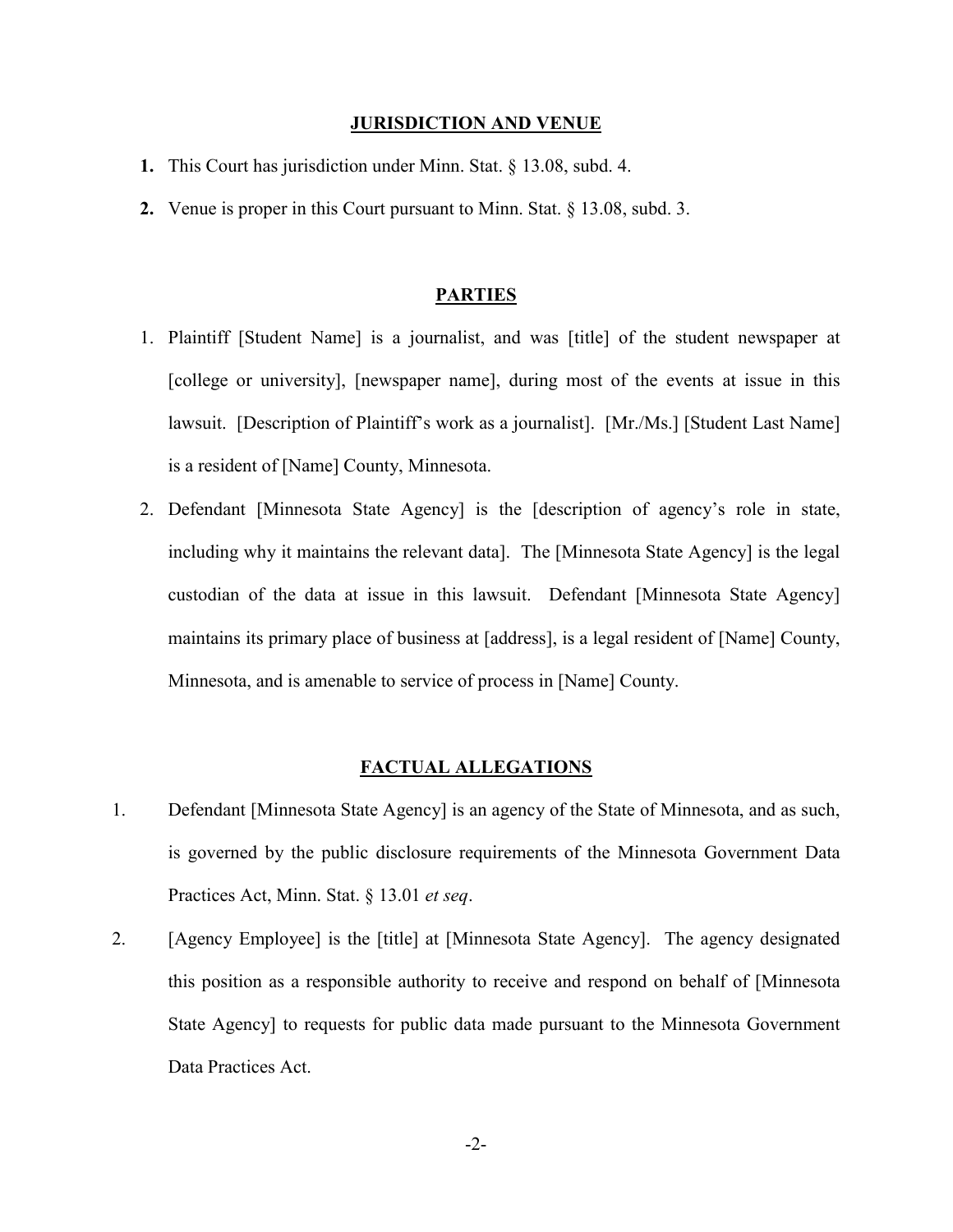#### [Mr./Ms.][Student Last Name]'s MGDPA Request to [Minnesota State Agency]

- 3. On [date], Plaintiff [Student Name] submitted a written MGDPA request to [Agency Employee] seeking the disclosure of [#] categories of public data. (A copy of [Student Last Name]'s request letter is attached to this Complaint as Attachment [letter].)
- 4. By electronic mail dated [date] (attached as Attachment [letter]), [Agency Employee] responded to Plaintiff that fulfilling the request would cost [\$] for [list of services]. The letter asserted that some documents would not be produced because [classification claimed].
- 5. Plaintiff visited Defendant on [date] asking for access to the documents, only to be told that no documents were available.
- 6. [Use additional space to detail any further communication on this issue in chronological order. If there has been a partial production of documents, use the following two paragraphs in the appropriate place in the timeline:]
- 7. It was not until [date], nearly [#] months after Plaintiff's initial request, that Defendant provided the first batch of responsive documents to Plaintiff. This initial production represented only a partial response to the [#] enumerated requests in Plaintiff's original MGDPA request letter of [date]. [Note any further production of documents on later dates.]
- 8. Plaintiff sent at least [#] follow-up emails to Defendant asking when he could expect to receive the balance of documents, but received no reply.
- 9. [If the Commissioner issued an opinion and the agency is not in compliance:] The Commissioner of Administration issued an opinion on [date] stating that the Defendant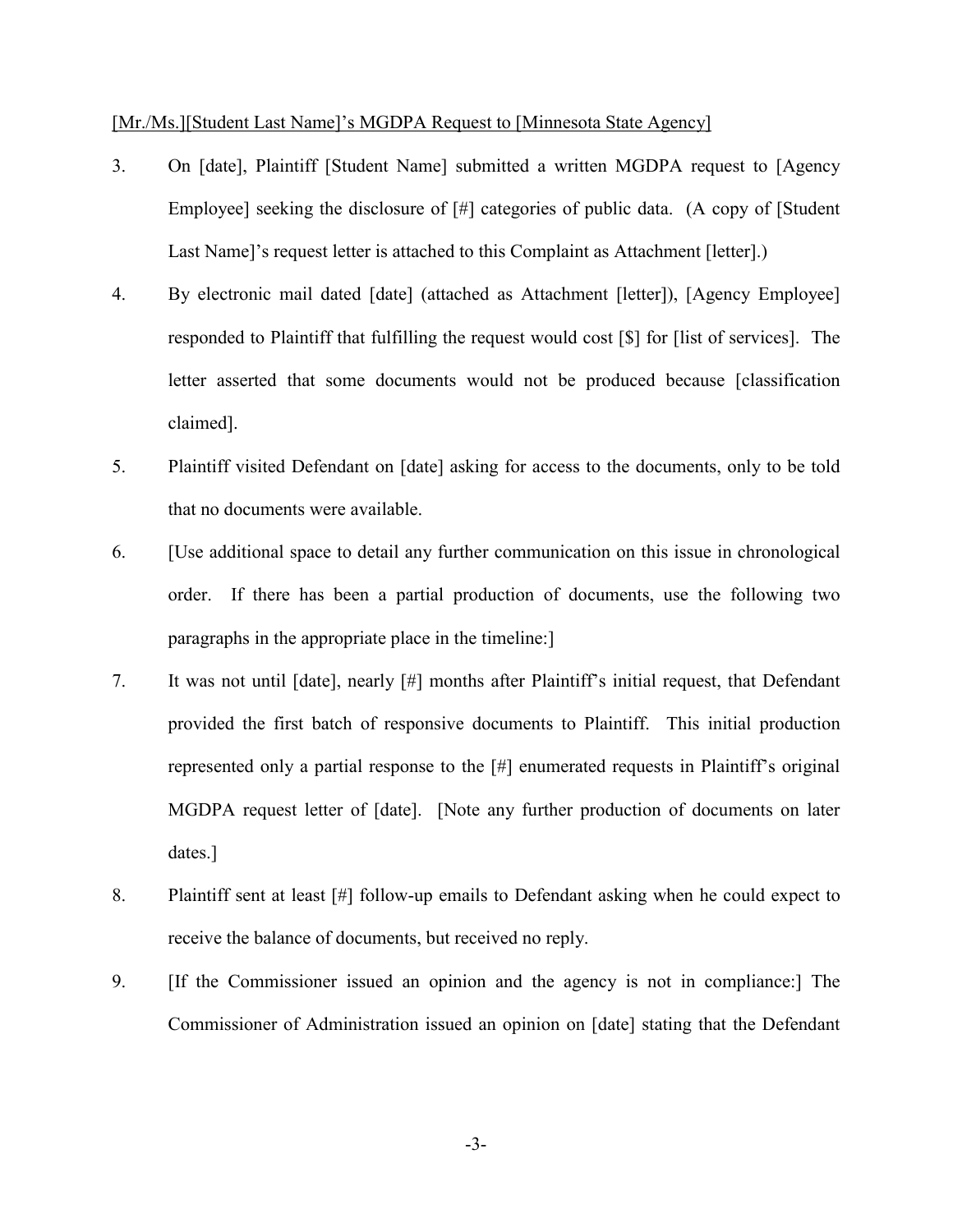had incorrectly classified [list of documents from the opinion]. Defendant has not produced those documents.

10. Defendant's production remains incomplete and does not encompass all non-classified documents in Defendant's custody or control that are subject to the MGDPA. In particular, Plaintiff knows, or believes based on the best available information, that Defendant possesses documents responsive to items [#'s from the original request letter] that they have yet to produce.

#### **CLAIMS FOR RELIEF**

# Count One: Violation of the Minnesota Government Data Practices Act (MGDPA)

- 1. Plaintiff incorporates herein by reference the allegations set forth in the foregoing paragraphs.
- 2. The Minnesota Government Data Practices Act, Minn. Stat. § 13.03, subd. 1, declares that "All government data collected, created, received, maintained or disseminated by a government entity shall be public unless classified.  $\ldots$ ." Minn. Stat. § 13.01, subd. 3, notes that this approach establishes a "presumption that government data are public and are accessible by the public for both inspection and copying."
- 3. The MGDPA provides, Minn. Stat. § 13.03, subd. 3, that "a person shall be permitted to inspect and copy public government data at reasonable times and places," and that an agency determining that information is classified "shall inform the requesting person of the determination either orally at the time of the request, or in writing as soon after that time as possible. . . ."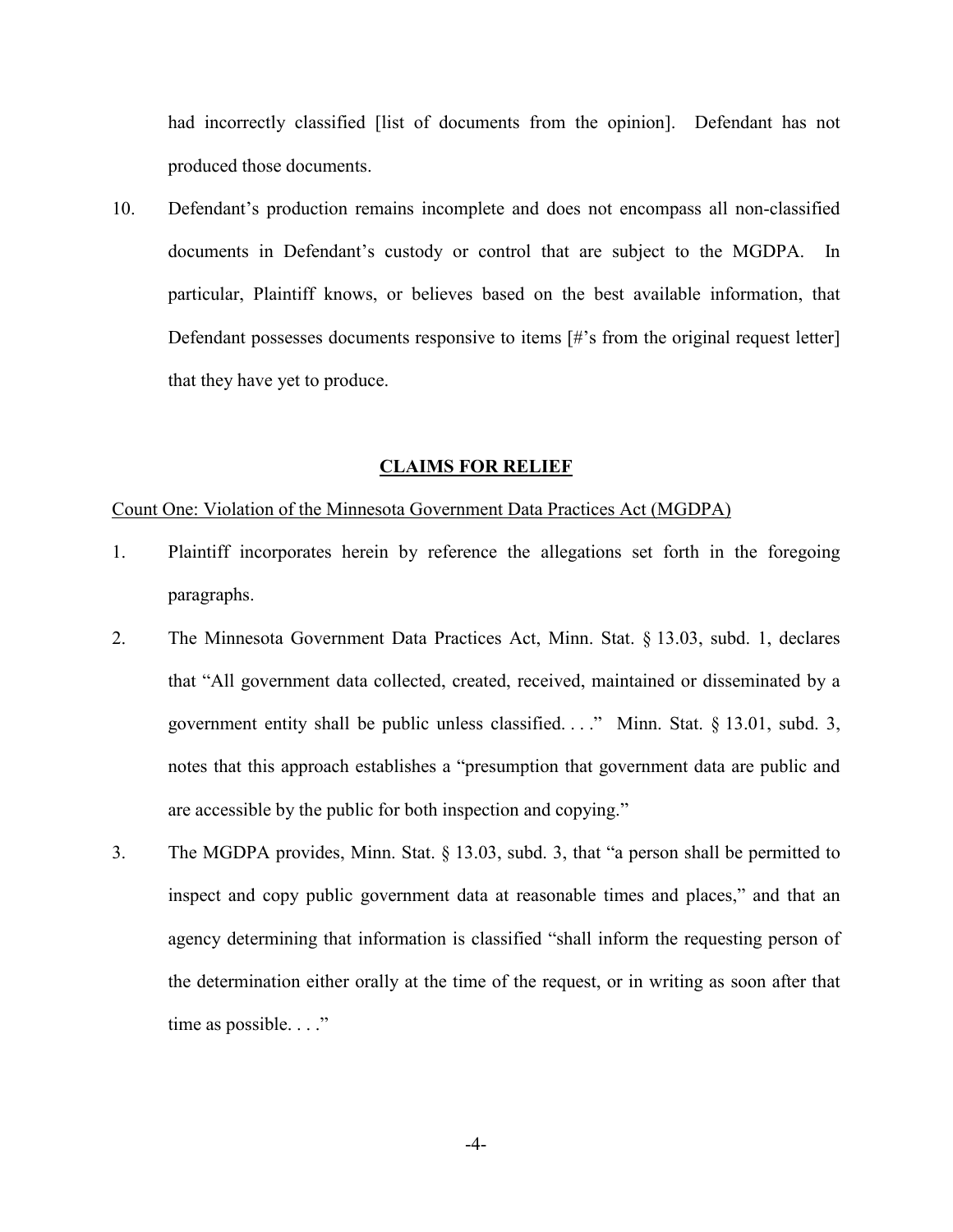- 4. [Describe the delay in receiving a denial or in receiving access to documents if applicable. For example, Defendant did not produce the first document responsive to Plaintiff's [date] request until [#] days from the date of the request.]
- 5. The MGDPA, Minn. Stat. § 13.03, subd. 3(f), also authorizes an agency to "require the requesting person to pay the actual costs of searching for and retrieving government data." [If applicable:] It further provides that an agency "may not charge for separating public from not public data." *Id.* § 13.03, subd. 3(c).
- 6. [Describe how the agency charged more than the actual costs of producing the requested documents. Note: time spent copying data counts as actual costs. *Demers v. City of Minneapolis*, 468 N.W.2d 71 (Minn. 1991).]
- 7. In refusing to timely produce data, Defendant relied on [classification]. [Describe why that classification is not applicable to the requested documents.]

[Federal or state laws can classify information, qualifying it as nonpublic or protected nonpublic under MGDPA. Data on individuals that is private or confidential is also classified. Agencies may also temporarily classify information with the permission of the Commissioner of Administration per Minn. Stat. § 13.06.]

- 8. [If the Commissioner issued an opinion and the agency is not in compliance:] The Commissioner on Administration found that the documents were not properly classified. The MGDPA provides, Minn. Stat. § 13.072, subd. 2, that [his/her] opinion "must be given deference by a court or other tribunal in a proceeding involving the data."
- 9. By their refusal to provide timely compliance with the MGDPA, by their reliance on fictitious classification, by their assessment of charges beyond actual costs, by their continuing willful refusal to provide documents responsive to  $[\#]$  of Plaintiff's  $[\#]$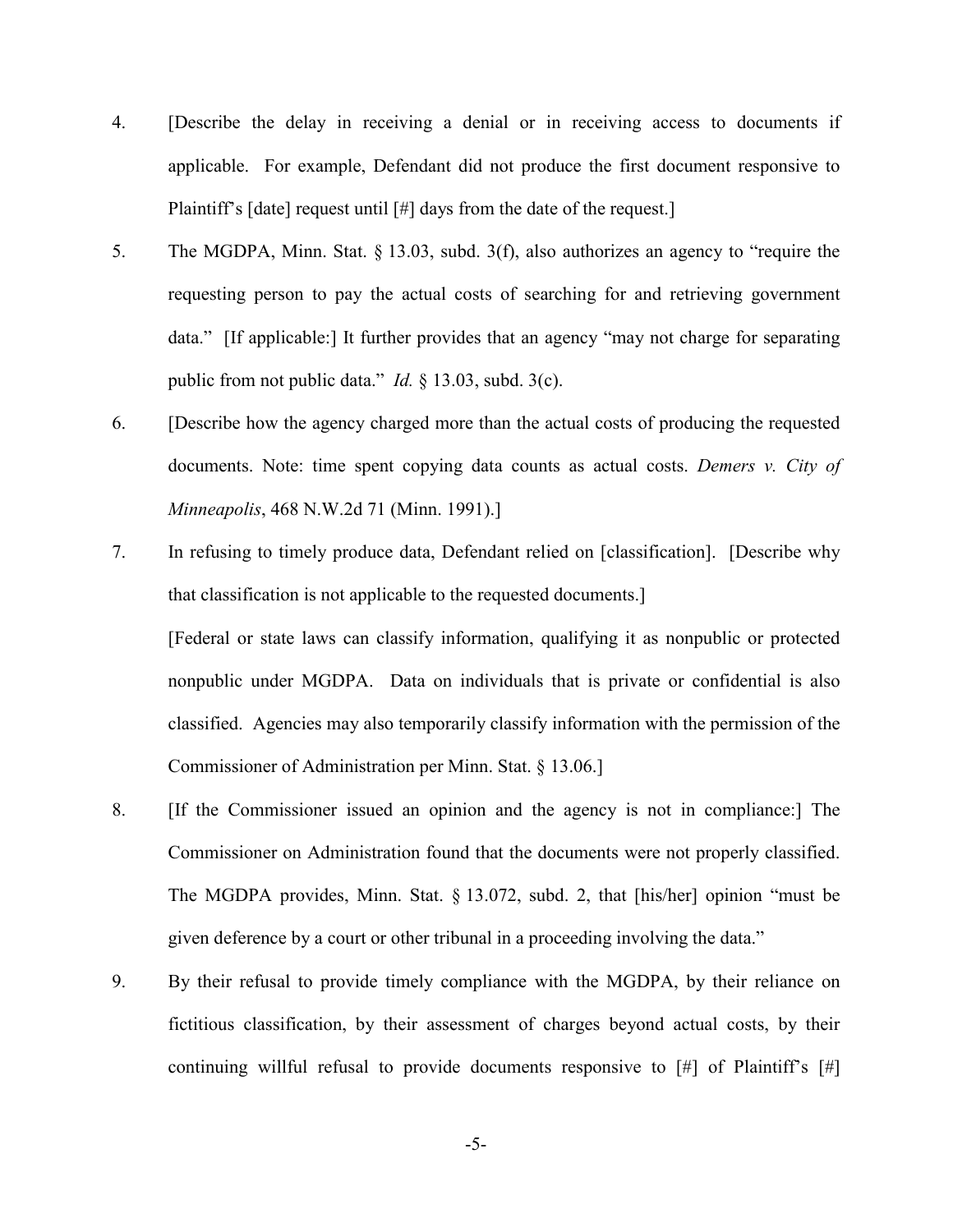requests, and by their production of only a partial subset of the documents in their custody responsive to the remaining [#] requests, Defendant has violated the Minnesota Government Data Practices Act, Minn. Stat. § 13.01 *et seq.,* and thereby caused Plaintiff to obtain legal counsel to obtain the desired relief.

# **PRAYER FOR RELIEF**

WHEREFORE, Plaintiff respectfully prays that this Court:

- 1. Assume jurisdiction over this action;
- 2. Enter an injunction against Defendant directing Defendant to comply fully and without further delay with the Minnesota Government Data Practices Act and to furnish Plaintiff all public documents meeting the description in [his/her] requests;
- 3. Enter an injunction directing that, because Defendant's delay in complying with their obligations under the MGDPA was without substantial justification, Defendant must waive all fees associated with Plaintiff's requests;
- 4. Enter judgment in Plaintiff's favor for nominal damages;
- 5. Award Plaintiff reasonable attorneys' fees and costs as authorized by Minn. Stat. § 13.03, subd. 4, and;